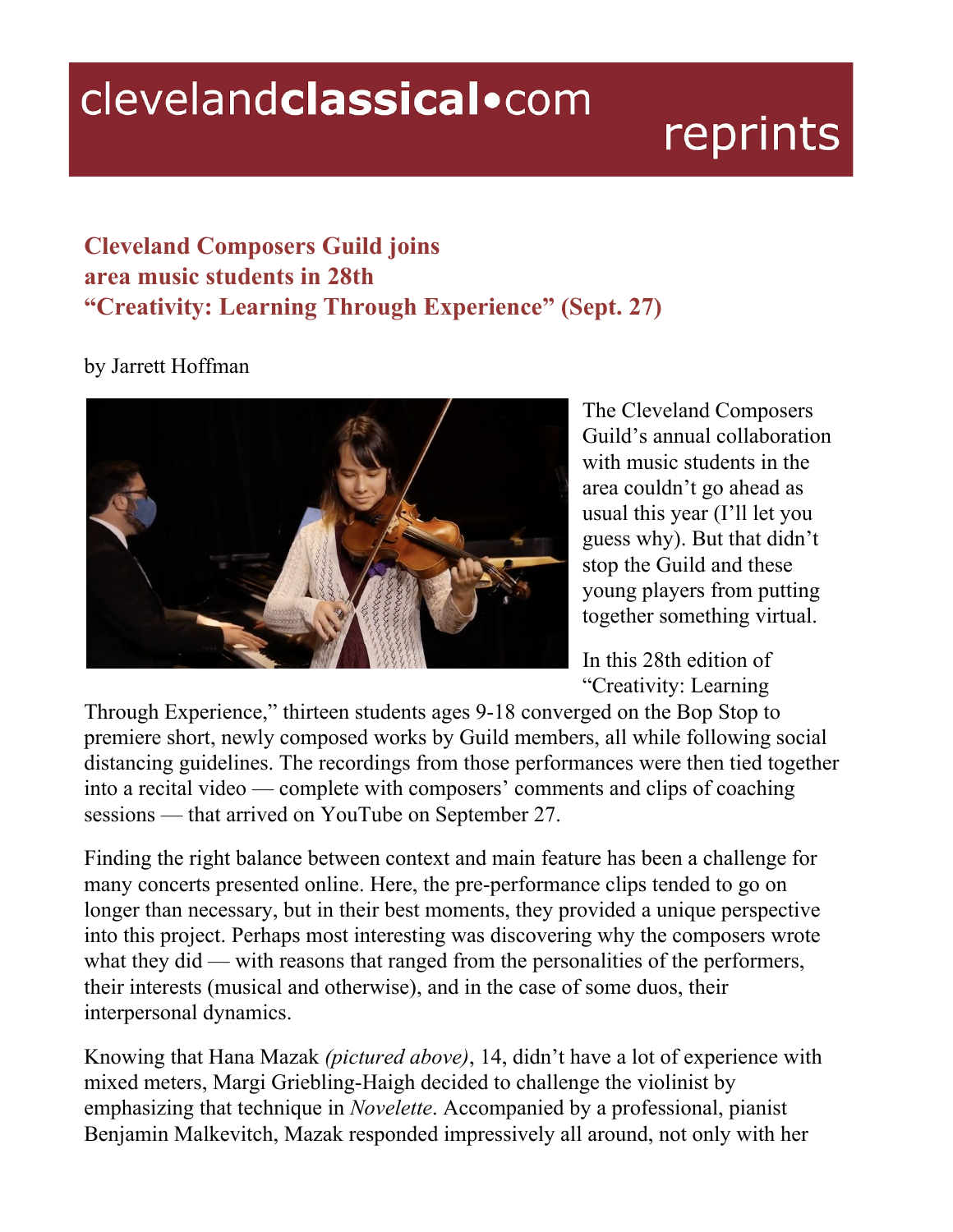rhythmic accuracy but also her technique and her dramatic interpretation. The sinister, Bartók-like middle section was a standout.



With *A Perfect Piece*, Jennifer Conner tackled the challenge of writing a cello duet for two players at different stages of their development, and making them equal partners throughout. Kei Kojima, 17, handled the expressive double stops and the agile birdcalls, while his brother Kenga, 10, shone with beautiful, leisurely underpinning and pleasant pizzicatos. What's more, their warm relationship came across both in music and conversation.

One of the most mature performances of the broadcast came from 18-year-old pianist Abra Lisowski, who brought graceful technique and a remarkably sensitive touch to Robert Rollin's *Nocturne on an Ancient Hebrew Theme*. Another highlight was Matthew Saunders' *Peristyle*, in which guitarist Parker Carrus, 13, belied his age with the elegant arc of his phrasing, and the sneering and grooving emotions he put across during the middle section.

Truly, congratulations are in order for all involved in this developmentally important, heart-warming, and stylistically diverse recital:

Composers — Griebling-Haigh, Conner, Rollin, Saunders, Sebastian Birch, Joseph Hollings, Ryan Charles Ramer, Nicholas Puin, Karen Griebling, and Robert Beckstrom

Students — Mazak, the Kojimas, Lisowski, Carrus, Ryah Bolotova, Kailani Farivar, Tim and Julia Denysyuk, Matthew Iacobelli, Leah Green, Allison Matovic, and Shanshan Ningshan Li